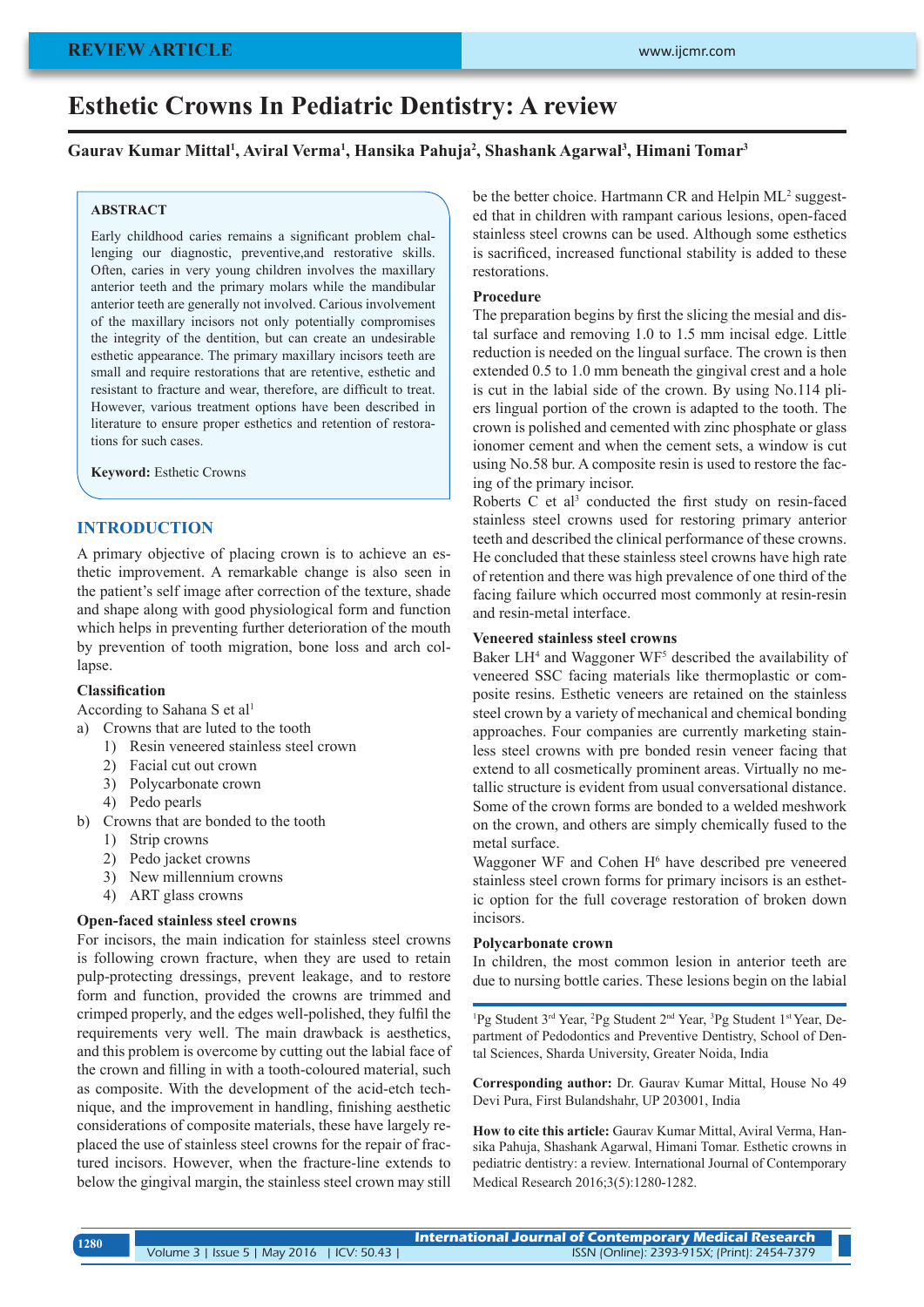surface of all anterior and they progress rapidly as diffused demineralization of the entire surface of all existing teeth. The best a dentist can offer at this time is the stabilization of the lesion. Polycarbonate crowns are the temporary crowns which can be given in such situation as a fixed prosthesis to deciduous anterior teeth which will get exfoliated in future. Polycarbonate crowns are aromatic linear polyesters of carbonic acid. According to Nitkin DA et al<sup>7</sup> these crowns exhibit high impact strength and rigidity and are termed thermoplastic resins since they can be molded as solids by heat and pressure into desired form. Their heat distortion point is about 270°F. Stewart RE et al<sup>8</sup> advocated the use of polycarbonate crown as these are extremely stable dimensionally, as evidenced by  $+/- 0.001$  inch tolerances during molding. Their weakness, as far as dentistry is concerned, is poor abrasion resistance.

# **Indications**

Stewart RE et al<sup>8</sup> summarised the various indications as:

- 1. Rampant caries involving three surfaces of the tooth.
- 2. After pulp therapy
- 3. Tooth malformation
- 4. Abutment for space maintainers

#### **Contraindications**

- 1. When there is inadequate spacing between teeth.
- 2. Crowding of anterior
- 3. Deep impinging bite is present
- 4. Severe bruxism
- 5. When there is evidence of abrasion in the anterior teeth.

#### **Strip Crowns**

Primary anterior strip crowns were developed as an answer to the esthetic and functional problem of stainless steel crowns. Esthetically, they provide a striking similarity to the original primary tooth. Functionally, they allowed for normal incisal wear of the primary teeth to take place. Use, however, was restricted to primary teeth having sufficient enamel for bonding retention after caries removal. Resin-bonded composite strip crowns are the first choice restoration for many clinicians, mainly because of the superior aesthetics and the ease of repair if the crown subsequently chips or fracture. However, it is the most technique-sensitive option. Moisture contamination with blood or saliva may interfere with the bond, and haemorrhage can alter the shade or colour of the material. Additionally, adequate tooth structure must remain after caries removal to ensure that there is sufficient surface area for bonding. The strip crowns are transparent crown forms which simplify composite work for Pedodontics anterior restoration. These are trimmed and filled with either chemical or light curing composite material. They contour the material and support it while it sets and then strip off easily leaving smooth surface.

# **Strip crown placement technique**

- 1. Local anaesthesia is administered and teeth is isolated.
- 2. The teeth is prepared as for a crown to allow for the bulk of the resin in the final crown form. The length of the crown is reduced incisally using a high speed tapered diamond or tungsten carbide bur. Mesial and distal slices are cut tapering to a knife edge at the gingival margins.
- 3. Proper shade of the composite resin is now chosen. This

is mandatory to achieve good esthetic results.

- 4. Celluloid strip-crown forms are selected of right size.
- 5. Vent holes at the incisal-edge corners of the crown form allow air to escape when it is filled with composite resin.
- 6. The crown form(s) with composite resins are firmly seated on to the prepared teeth.
- 7. The composite resin is cured and using an excavator or probe is the celluloid and the crown form is stripped off.
- 8. The cured crown is smoothened and polished.

Kupietzky A et al<sup>9</sup> stated following advantages of strip crowns:

- i. They are simple to fit and trim.
- ii. The removal is fast and easy.
- iii. Easily matches natural dentition.
- iv. They leave smooth shiny surface.
- v. They have easy shade control with composite.
- vi. They are superior esthetically, functionally and economically.
- vii. They are crystal clear and thin.

viii.They are easy to repair.

Ram  $D$  et al<sup>10</sup> in their study described the disadvantage of strip crowns as most technique sensitive option, moisture contamination with blood or saliva interferes with the bond and haemorrhage can alter the shade or colour of the material.

# **OTHER NEWER CROWNS**

#### **Pedo Jacket Crown**

Pedo Jacket crown is made up of tooth coloured polyester material and is filled with resin material. It is left on the tooth after polymerization apart from being removed from celluloid crown form after curing of luting resin cement<sup>1</sup>

#### **New Millennium Crown**

They were introduced in market by the Success Essentials, Space Maintain Laboratory. These crowns are made up of composite resin material that is laboratory enhanced. They are similar to Pedo jacket crown and strip crown. The advantage being that they can be finished and reshaped with a high-speed finishing bur. However disadvantages include that they are very brittle and more expensive than other crown forms and cannot be crimped.<sup>1</sup>

#### **Pedo Pearl**

It is a new type of crown in the process of being developed and field tested. It is a metal crown form similar to a stainless steel crown, but it has been completely coated with tooth-coloured epoxy paint. These crowns are made of aluminium instead of stainless steel as the epoxy coating adheres much better to the aluminium. They serve as ultimate permanent crown in the primary dentition.

According to Sahana S et al<sup>1</sup>, the various advantages are they are easy to cut and crimp without chipping and the composite can be added afterwards also. However they have less durability and are relatively soft.

#### **Artglass crowns**

Artglass crown commonly known as Glastech, is made up of artglass which is a polymer glass used for restoration of anterior primary teeth. It is a new multifunctional methacrylate with the ability of forming three dimensional molecular net